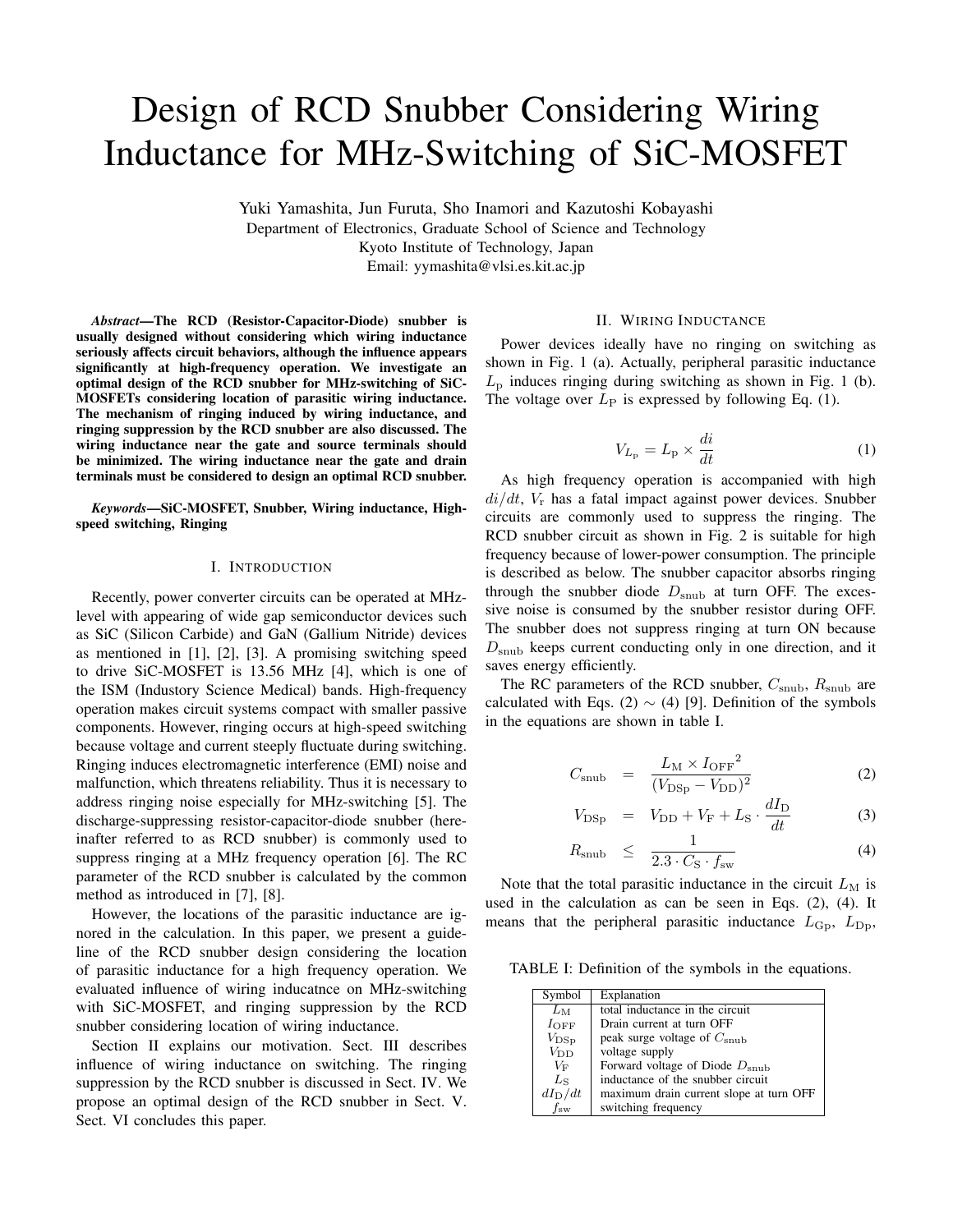

Fig. 1: Effect of wiring inductance on switching.

Fig. 2: An RCD snubber circuit.

*L*Sp are not independently considered, while the ratio of parasitic inductance  $L_{\text{Gp}}$ ,  $L_{\text{Dp}}$ ,  $L_{\text{Sp}}$  varies depending on the circuit designs. We investigate how the location of parasitic inductance affects on the ringing suppression in order to address an optimal wiring design. Firstly, the dependence of the wiring inductance location is investigated in three cases; (i)  $L_{\text{Gp}}$  (ii)  $L_{\text{Dp}}$  (iii)  $L_{\text{Sp}}$  is dominant. Fig. 1 (c) shows the case (ii). Secondly, the ringing suppression effect by the RCD snubber is similarly investigated in three cases.

# III. INFLUENCE OF WIRING INDUCTANCE ON SIC-MOSFET SWITCHING

## *A. Measurement setup*

We evaluate influence of wire inductance on switching. The switching characteristics are measured by the double pulse test (DPT), which is commonly used to evaluate switching characteristics of power devices such as MOSFETs and IGBTs [10], [11]. Figs. 3, 4 shows the DPT waveforms and circuit respectively. Turn ON, OFF characteristics are measured at the point shown in Fig. 3. The drain current  $I_D$  at turn ON is adjusted by the first ON pulse period (phase 1).  $I_D$  at turn OFF must be almost same with phase 2 because the energy consumed in the diode D during OFF (phase 3) is quite small compared to the magnetic energy stored in the inductor L during phase 1.

The DPT allows thermally-stable measurement because only a single-shot pulse is applied during measurement. In contrast, measurement with periodic pulses may cause fluctuation of switching characteristics due to self-heating of the power devices. In addition, parasitic inductance on the power line has small influence on measurement with the DPT.

The schematic of the measurement circuit is shown in Fig. 5, and an implemented print circuit board is shown in Fig. 6. Silicon Labs Si8234 is used for the gate driver. It isolates between the input signal controller circuit and the DPT circuit by RF (radio frequency) technology. The DPT input signal is generated by function generator KEYSIGHT 81160A. The gate resistor  $R_G$  of 1  $\Omega$  prevents from ringing. The device under test (DUT) is SCT2450KE SiC-MOSFET from Rohm



Fig. 3: DPT waveform.



Fig. 4: DPT circuit.



Fig. 5: DPT circuit to evaluate wiring inductance effects.



Fig. 6: Print circuit board for evaluation.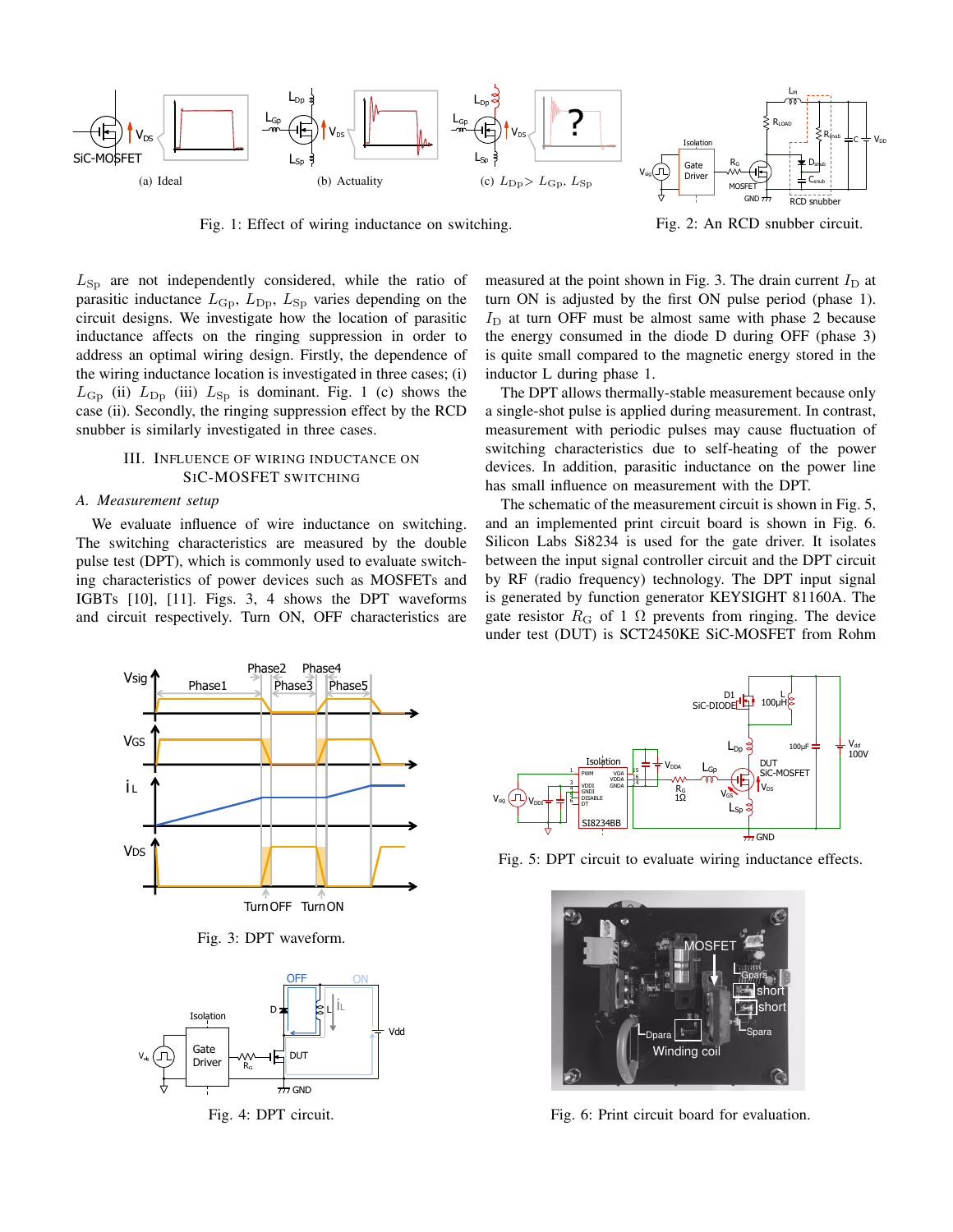Co., Ltd. Its switching speed is fast and suitable for MHzoperation because of its small input capacitance *C*iss of 463 pF [12].

The gate source voltage  $V_{\text{GS}}$  and drain source voltage  $V_{\text{DS}}$ , and drain current  $I_D$  are measured with the oscilloscope Tektronix DPO7054C. The switching characteristics are measured at the supply voltage  $V_{\text{DD}} = 100 \text{ V}$  and  $I_{\text{D}} = 5 \text{ A}$ .

The circuit is designed to be able to put a winding coil of 20 nH or 40 nH near the gate, drain and source terminals represented by  $L_{\rm Gp}$ ,  $L_{\rm Dp}$ ,  $L_{\rm Sp}$ . The winding coils are regarded as wiring inductance. Inductance of 20 nH is equivalent to a copper-foil wire line which has a thickness  $h$  of 35  $\mu$ m, a width *w* of 5 mm, and a length *l* of 50 mm. For reference, the maximum capacity of current per mm wire-width is approximately 1 A in root mean square value [13]. The wire inductance  $L_P$  is calculated by Eq. (5).  $L_P$  has unit of nH, when *l*, *w*, *h* have unit of mm [14].

$$
L_{\text{para}} = 0.2l \{\ln\left(\frac{2l}{w+h}\right) + 0.2235\left(\frac{w+h}{l}\right) + 0.5\} \quad (5)
$$

Note that only one winding coil of  $L_{\text{Gp}}$ ,  $L_{\text{Dp}}$ , or  $L_{\text{Sp}}$  is attached during measurement as shown in Fig. 6 in order to specify which wiring inductance is dominant.

# *B. Results and Discussions*

Figure 7 shows switching waveforms at several  $L_P$  conditions. These characteristics are evaluated by switching time  $T_{\text{ON}}$ ,  $T_{\text{OFF}}$ , rigning voltage  $V_{\text{DSring}}$  and energy loss  $E_{\text{Loss}}$  as defined in Fig. 8. *E*Loss is defined as the energy loss of the



DUT during a switching cycle *T* at 1 MHz. The evaluation results are shown in Fig. 9. The influence of each wiring inductance is described below.

From Figs. 9 (c) and (d), the inductance near the gate and drain terminals  $L_{\text{Gp}}$ ,  $L_{\text{Dp}}$  enlarge ringing  $V_{\text{DSring}}$ , while they give little influence on switching time  $T_{ON}$ ,  $T_{OFF}$  and energy loss *E*Loss.

 $V_{\text{DSring}}$  increases by 30.2% with 40 nH of  $L_{\text{Gp}}$  due to LC resonance between parasitic inductance and input capacitance  $C_{\text{iss}}$  of the MOSFET. Fig. 10 shows the gate-side impedance curves when  $L_{\text{Gp}} = 0$ , 20, 40 nH. The impedance consists of *C*iss, parasitic inductance and capacitance in the gate side loop in series. *C*iss of the DUT is 463 pF, and internal parasitic capacitance in the gate driver Si8234BB is 370 pF. Note that impedance also contains extra parasitic inductance of 16 nH which is composed of PCB wiring inductance, parasitic inductance of the MOSFET and gate-driver IC package and socket. High parasitic inductance bring resonance frequency *f*r close to 1 MHz of fundamental frequency and ringing tends



Fig. 8: Definitions for parameters.



Fig. 9: Wiring inductance dependence of switching characteristics.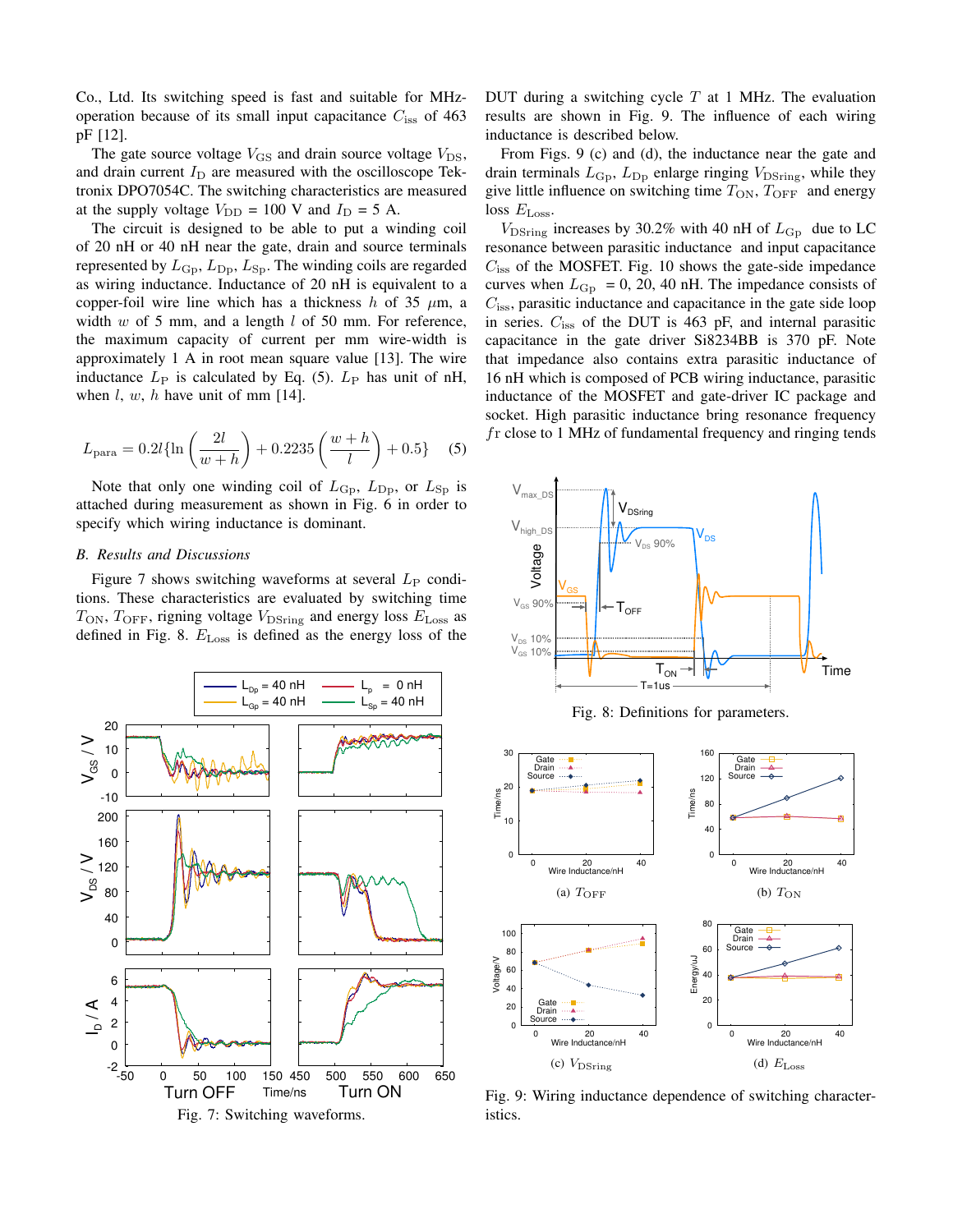to be significant. For instance, Fig. 10 indicates *f*r is around 50 MHz at  $L_{\rm Gp}$  = 40 nH while Fig. 7 shows ringing frequency of *V*GS waveform is around 60 *∼* 70 MHz after turn OFF. From the results, the ringing on  $V_{\text{GS}}$  comes from the LC resonance and affects the  $V_{DS}$ .

 $V_{\text{DSring}}$  increases by 38.1% with 40 nH of  $L_{\text{Dp}}$  due to voltage fluctuation at  $L_{\text{Dp}}$ . Voltage drop across  $L_{\text{Dp}}$  occurs while  $I<sub>D</sub>$ fall-slope changes at turn OFF following Eq. (1). As the voltage drop depends on  $L_{\text{Dp}}$ , large  $L_{\text{Dp}}$  would increase *V*DSring.

In contrast, the inductance near the source terminal  $L_{\text{Sp}}$ enlarges switching time, and energy loss which is correlated with  $T_{\text{ON}}$ .  $T_{\text{ON}}$  increases by 108% and  $E_{\text{Loss}}$  correlatively increases by 62.0% with 40 nH of  $L_{\text{Sp}}$ .  $L_{\text{Sp}}$  keeps the source voltage *V*<sup>s</sup> high against the ground during turn ON as shown in Fig. 11(b). It disturbs rising up of  $V_{\text{GS}}$  and slows down the rise of  $I_D$  as shown in Fig. 7. Thus  $T_{ON}$  increases more than twice with 40 nH of  $L_{\text{Sp}}$ . On the other hand  $V_{\text{DSring}}$ decreases by 51.8% with 40 nH of  $L_{\text{Sp}}$  owing to the decrease in transient speed of  $I_D$ . The decrease in the speed is caused in the same theory of turn ON period as shown in Fig. 11(a), and it leads  $V_{\text{DSring}}$  to small following Eq. 1.

Finally we explain the cause of depression at  $V_{DS}$  during turn ON as shown in Fig 7. Fig 12 shows the enlargement of the depression. Note that the level of depression depends on the parasitic inductance location, and is large in the order of  $L_{\text{Dp}} = 40 \text{ nH}, L_{\text{Gp}} = 40 \text{ nH}, L_{\text{P}} = 0 \text{ nH} \text{ and } L_{\text{Gp}} = 40 \text{ nH}.$  It



Fig. 10: Gate impedance versus Frequency.



Fig. 11: Source voltage comparison.



Fig. 12: Enlargement - *V*<sub>DS</sub>turn ON characteristics.

is caused by the parasitic inductance near the drain and source terminal. It is the same theory as explained in the discussion part of  $L_{\text{Dp}}$ .

IV. RINGING SUPPRESSION BY RCD SNUBBER CONSIDERING LOCATION OF WIRING INDUCTANCE

#### *A. Measurement setup*

We evaluate how RCD snubber suppress ringing induced by wiring inductance. Fig. 13 shows the measurement circuit.

For high frequency operation, it is necessary to select diodes with superior reverse recovery characteristics such as schottkystructure diodes. C3D04060F (CREE), which is a SiC-SBD (Schottky Barrier Diode), is used as a snubber diode  $D<sub>snub</sub>$ . Snubber resistor  $R_{\text{sub}}$  of 15  $\Omega$  and capacitor  $C_{\text{sub}}$  of 470 pF are used in the measurement. The RC parameter is designed based on [8], and adjusted with the circuit simulator SIMetrix. Switching characteristics are measured with  $L_{\text{Gp}}$ ,  $L_{\text{Dp}}$ , or  $L_{\rm Sp}$  of 40 nH. The other measurement conditions are same as Sect. III-A.

# *B. Results and Discussion*

The switching waveforms and the evaluation results are shown in Fig. 14 and Table II. Note that *E*Loss includes the energy losses in the DUT, the snubber resistor  $R_{\text{sub}}$  and the snubber diode  $D_{\text{sub}}$  per cycle when the RCD snubber is attached (w/ snub). The detail of measured  $E_{\text{Loss}}$  is shown in table III.

When  $L_{\text{Gp}}$  = 40 nH or  $L_{\text{Dp}}$  = 40 nH, the snubber suppresses ringing  $V_{\text{DSring}}$  of 53.9% at  $L_{\text{Gp}} = 40$  nH, 63.1% at  $L_{\text{Dp}}$ = 40 nH. The snubber has small influence on switching time and energy loss. The energy loss of SiC-MOSFET  $E_{MOSFET}$ is slightly reduced owing to suppression of the ringing by the snubber. The increase of  $E_{\text{Loss}}$  due to snubber elements  $R_{\text{sub}}$ 



Fig. 13: Evaluation of ringing suppression by RCD snubber.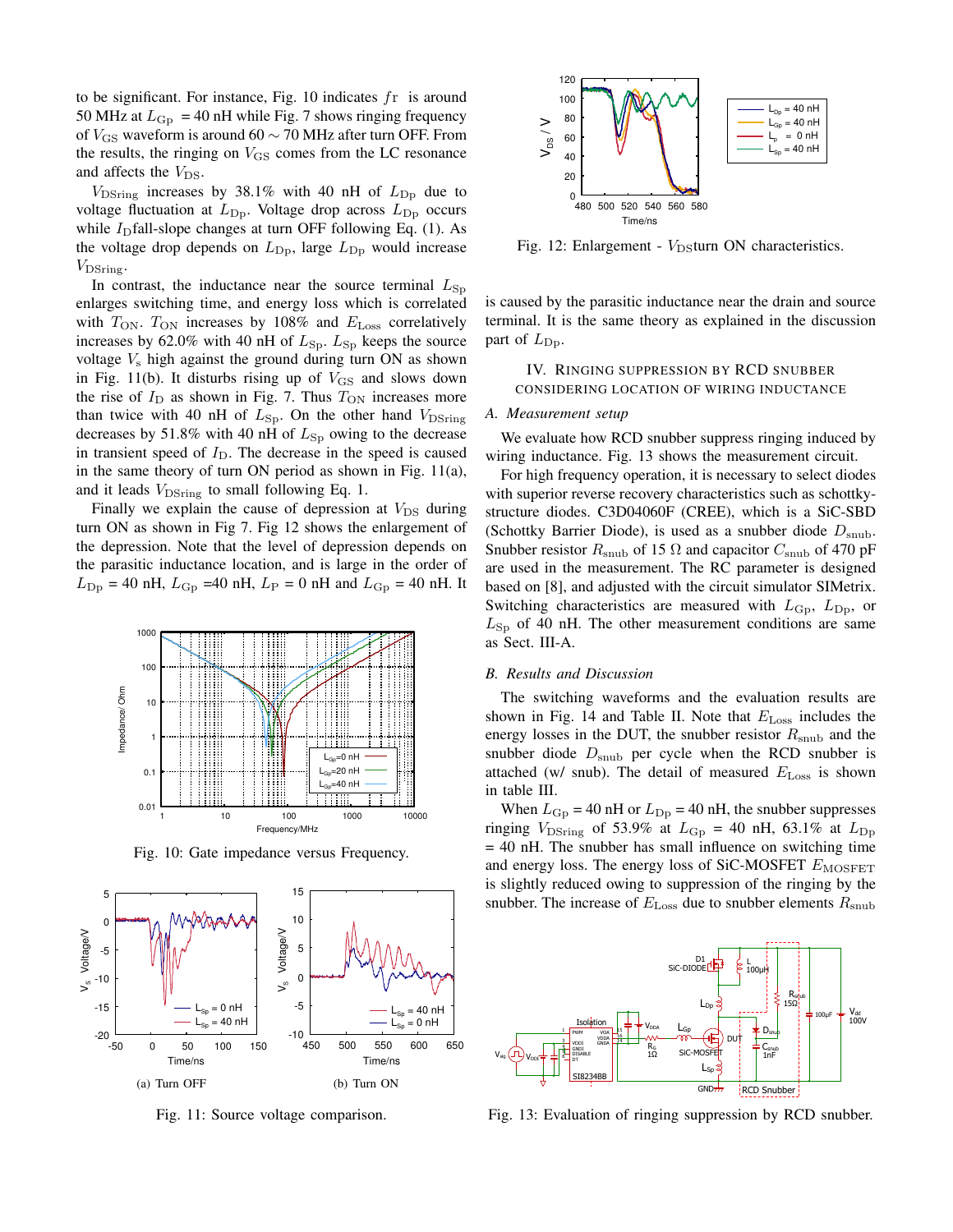TABLE II: Comparison of switching characteristics.

|                              | $L_{\rm Gp}$ = 40 nH |        |                                       | $L_{\text{Dp}} = 40 \text{ nH}$ |                                       |  | $L_{\rm Sp}$ = 40 nH                               |                     |                   |
|------------------------------|----------------------|--------|---------------------------------------|---------------------------------|---------------------------------------|--|----------------------------------------------------|---------------------|-------------------|
|                              | $T_{\rm ON}$         |        | $V_{\text{DSrine}}$ $E_{\text{Loss}}$ | $T_{\rm ON}$                    | $V_{\text{DSrine}}$ $E_{\text{Loss}}$ |  | $T_{\rm ON}$                                       | $V_{DSring}$        | $E_{\text{Loss}}$ |
| w/o snub $\parallel$ 57.0 ns |                      | 89.2 V | 38.2 $\mu$ J   57.0 ns                |                                 |                                       |  | 94.6 V 38.6 $\mu$ J   121.2 ns 33.0 V 61.4 $\mu$ J |                     |                   |
| w/ snub $\parallel$ 57.9 ns  |                      |        | 41.1 V 38.2 $\mu$ J   60.1 ns         |                                 |                                       |  | 34.9 V 40.2 $\mu$ J   120.0 ns                     | 34.7 V 63.6 $\mu$ J |                   |



Fig. 14: Switching waveforms.

and *D*snub are within 5%. However, as shown in Fig. 14 (a), the snubber is not enough to suppress ringing on  $V_{\text{GS}}$  caused by  $L_{\rm Gp}$ , which may cause malfunction or breakdown.

In case of  $L_{\text{Sp}} = 40 \text{ nH}$ , the RCD snubber does not suppress

TABLE III: Detail of energy loss.

|                                                                             | Energy loss $[\mu J]$ |                 |                    |  |  |  |
|-----------------------------------------------------------------------------|-----------------------|-----------------|--------------------|--|--|--|
|                                                                             | $E_{\text{MOSFET}}$   | $E_{\rm Rsnub}$ | $E_{\text{Dsnub}}$ |  |  |  |
| $L_{\rm Gp} = 40 \text{ nH}$                                                | 35.0                  | 2.17            | 0.98               |  |  |  |
| $L_{\text{Dp}}$ = 40 nH                                                     | 36.93                 | 2.00            | 1.23               |  |  |  |
| $L_{\rm Sp} = 40 \text{ nH}$                                                | 61.58                 | 1.37            | 0.69               |  |  |  |
| $E_{\text{Loss}} = E_{\text{MOSFET}} + E_{\text{Rsnub}} + E_{\text{Dsnub}}$ |                       |                 |                    |  |  |  |

ringing. *V*<sub>DSring</sub> increases by 5.2%. Moreover, *E*<sub>Loss</sub> increases by 3.7% because of the energy losses in *R*snub and *C*snub as shown in Table II, although  $T_{ON}$  decreases by 1.0%.

## V. OPTIMAL DESIGN OF RCD SNUBBER

From the measurement results, an optimal RCD snubber design for MHz-switching of SiC-MOSFET is summarized as follows.

*1*) Wiring inductance near the gate and drain terminals  $L_{\text{Gp}}$ ,  $L_{\text{Dp}}$  should be considered in the calculation of the RC parameters, while  $L_{\text{Sp}}$  can be ignored. It is because  $L_{\text{Gp}}$  and  $L_{\text{Dp}}$  induce ringing.

*2)* Wires near the gate and source terminals should be shortened as much as possible.  $L_{\text{Sp}}$  prolongs turn ON time  $T_{\text{ON}}$ , which also increases  $E_{\text{Loss}}$ . Large  $L_{\text{Sp}}$  disturbs high-frequency operation. L<sub>Gp</sub> may cause malfunction or breakdown due to the increase of ringing on  $V_{\text{GS}}$ , which cannot be suppressed by the RCD snubber circuit.

## VI. CONCLUSION

We addressed an optimal design of the RCD snubber for MHz-switching of SiC-MOSFET considering location of wiring inductance. We investigated influence of wiring inductance on switching and the ringing suppression by the RCD snubber. The measurement results indicate (i) wires near the gate and source terminals should be minimized as much as possible. For instance, 40 nH of inductance near the source terminal increases switching time by 2.08x. (ii) Parasitic wiring inductance near the gate and drain terminals  $L_{\rm Gp}$ ,  $L_{\rm Dp}$  must be considered to design an optimal RCD snubber. For instance, the RCD snubber suppress ringing of 53.9%, 63.1% caused by  $L_{\rm Gp}$ ,  $L_{\rm Dp}$  respectively.

## ACKNOWLEDGMENT

This research is supported by the Super Cluster Program from MEXT (Ministry of Education, Culture, Sports, Science and Technology) and JST (Japan Science and Technology agency).